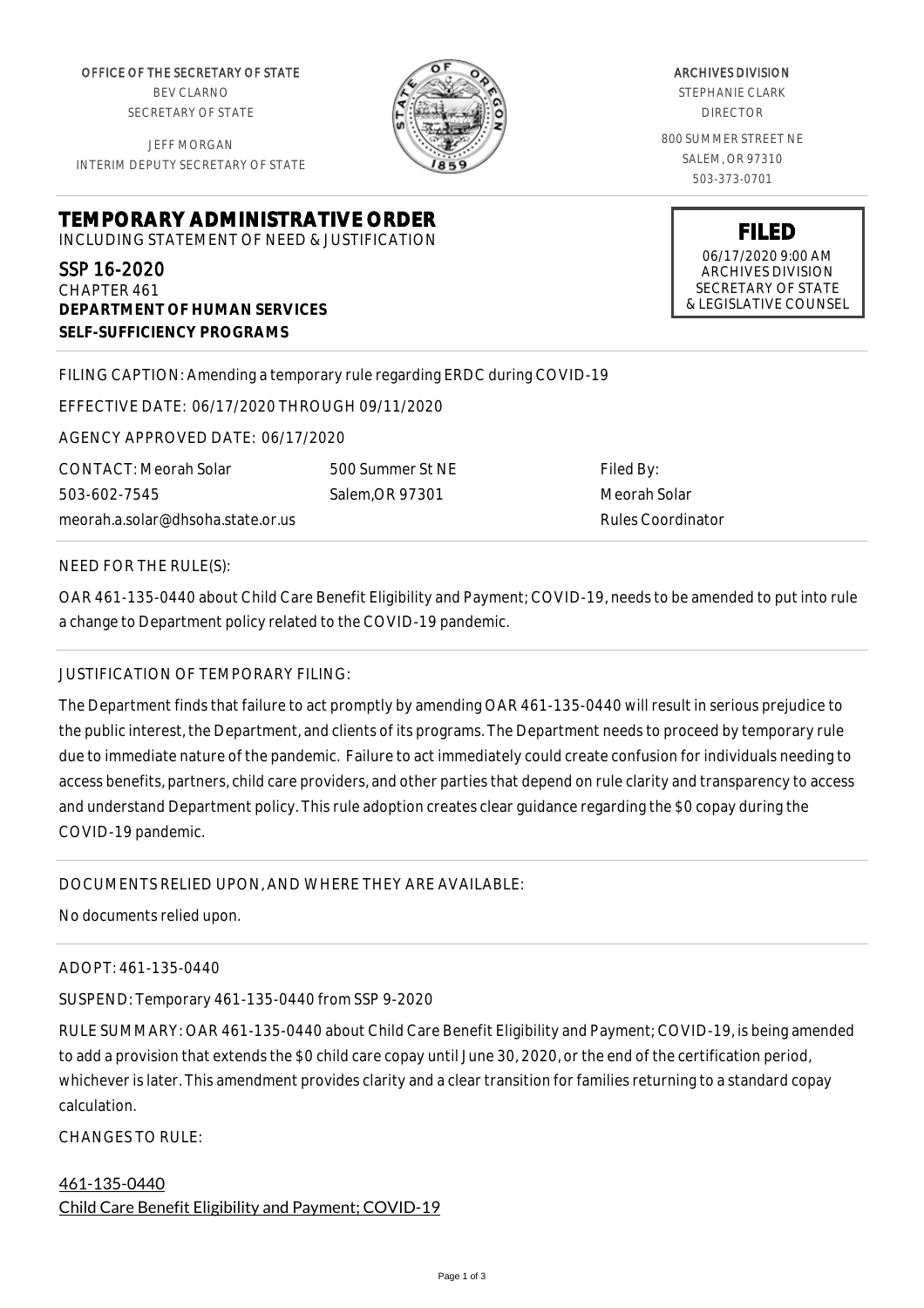The provisions in this rule apply to child care benefits and requirements for child care providers in the ERDC and TANF programs.¶

(1) The Department suspends the following rules or rule sections regarding the ERDC or TANF programs:¶ (a) OAR 461-155-0150(5), (5)(c), (5)(e) through (5)(h), (12) through (14);¶

(b) OAR 461-160-0193(2)(c);¶

(c) OAR 461-160-0300(2), (3)(b);¶

(d) OAR 461-135-0405(2)(e); and¶

(e) OAR 461-155-0150(3)(f), (3)(g).¶

(2) The Department amends the following rule sections regarding the ERDC or TANF programs as provided in this rule:¶

(a) OAR 461-165-0180(13)(A), and¶

(b) OAR 461-170-0160(1), (2), (3).¶

(3) Effective March 16, 2020, the ERDC monthly countable income (see OAR 461-001-0000) standard is the 250 percent FPL or 85 percent state median income (SMI), whichever is higher, described under OAR 461-155-0180. To be eligible, the countable income of the need group (see OAR 461-110-0630) must be less than:¶

(a) The standard listed for the number of individuals in the need group for groups of eight or fewer.¶

(b) The standard listed for eight individuals in the need group for groups of more than eight individuals.¶

(4) Retroactively effective March 1, 2020:¶

(a) The monthly copay is \$0 until June 30, 2020, or the end of the certification period (see OAR 461-001-0000), whichever is later.

(b) The Department shall pay for absent days each month the child is absent. For the purposes of this rule, absent days will be paid for up to 31 days each month if:¶

(A) The child was scheduled to be in care,¶

(B) The provider bills for the time the child was scheduled to be in care, and¶

(C) It is the provider's policy to bill all families for absent days.¶

(c) The Department shall pay for days a child is unable to attend care due to a temporary shutdown during the

COVID-19 state of emergency period initiated by Executive Order 20-03 of the Governor of Oregon.¶

(5) Notwithstanding OAR 461-165-0180(13)(a)(A), legally exempt (see OAR 461-165-0180) providers that are

not a legally exempt relative (see OAR 461-165-0180) to all children in care must have an up-to-date, infant and child CPR and first aid certification within 90 days of approval by the Department.¶

(6) In addition to provisions in OAR 461-170-0160, an individual may apply for ERDC benefits using the

Department approved "telephonic application" (see section (7) of this rule) and "narrated telephonic signature"

(see section (8) of this rule) processes. An individual submitting a telephonic application must submit the application with a narrated telephonic signature.¶

(7) A telephonic application is accepted when the following requirements are met: ¶

(a) All ERDC program related questions on the application are answered.¶

(b) All information necessary to determine eligibility (see OAR 461-001-0000) and benefit amount is provided for each individual in the filing group (see OAR 461-110-0310). ¶

(c) The applicant or their authorized representative (see OAR 461-115-0090) provides a narrated telephonic signature as defined in this rule. ¶

(8) A narrated telephonic signature is accepted for an application for ERDC benefits when the Department makes record that the following requirements are met:¶

(a) The "Your Rights and Responsibilities" form is reviewed and sent to the mailing address of the applicant.¶

(b) The following sections at the end of the application form are reviewed and sent to the mailing address of the applicant:¶

(A) "Information about all programs," and¶

(B) "Information about your rights and responsibilities." ¶

(c) The applicant or their authorized representative affirms that they:¶

(A) Have heard and understand their rights and responsibilities; ¶